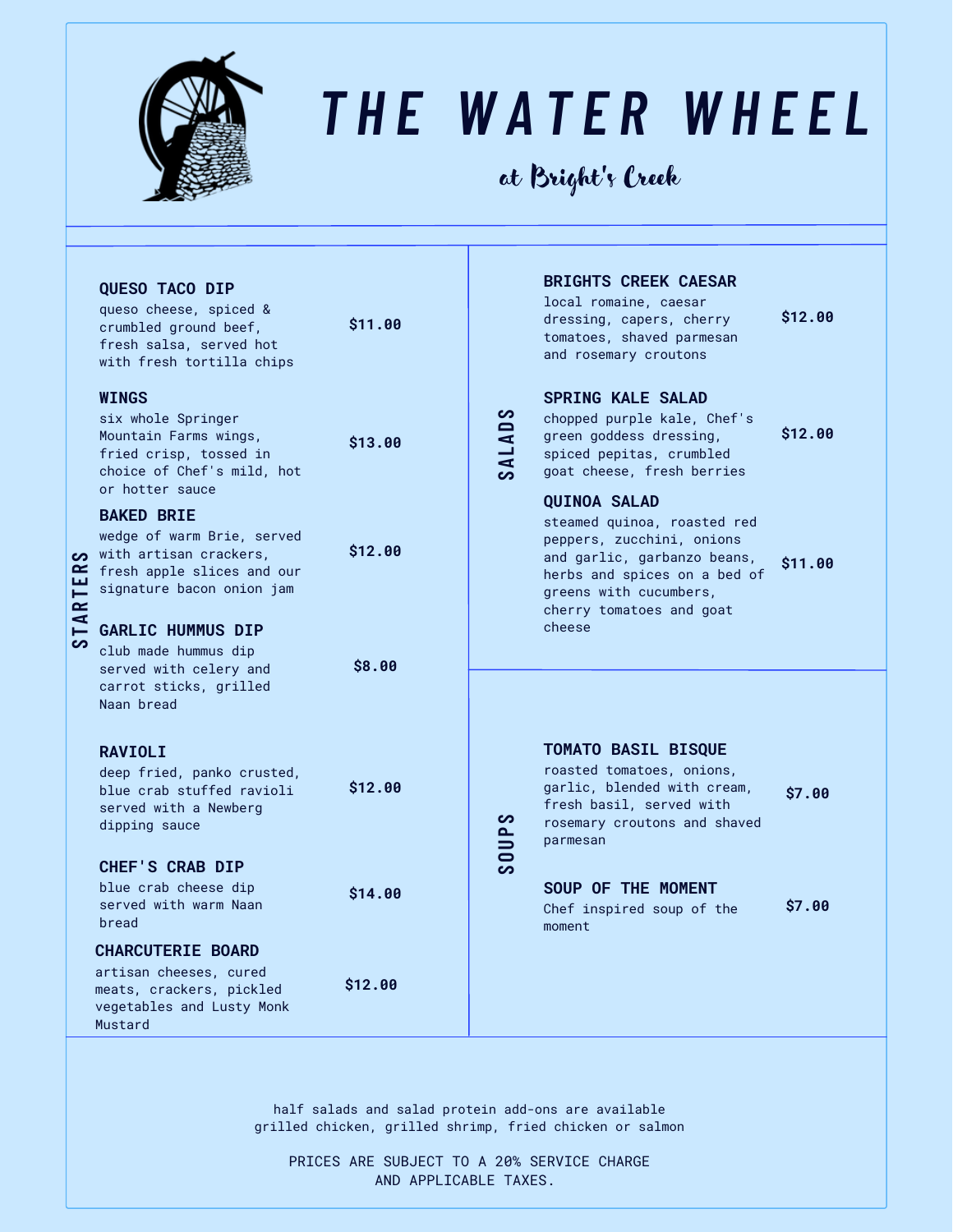

## *T H E W A T E R W H E E L*

at Bright' s Creek

|  | HOT DOG<br>Wagyu hot dog on a pretzel<br>bun, topped with chef's<br>sauerkraut and lusty monk<br>mustard or chili and<br>cheddar cheese<br><b>CLUBHOUSE REUBEN</b><br>club brined, braised and<br>sliced corned beef, chef's<br>sauerkraut, Russian<br>dressing on toasted local<br>rye bread<br><b>GRILLED STEAK AND</b><br><b>ONION</b><br>shaved Brasstown Farms<br>beef tenderloin, smoked<br>$\boldsymbol{\varphi}$ provolone, caramelized<br>onion, tomato, local micro<br>$\frac{1}{2}$ greens<br>$\frac{1}{2}$ aioli<br>greens and horseradish<br><b>GRILLED VEGGIE WRAP</b> | \$15.00<br>\$13.00<br>\$14.00 | လ<br>URGER<br>മ | <b>BACON JAM BURGER</b><br>ground chuck and short rib<br>burger, blackened, and<br>topped with our signature<br>bourbon bacon jam, aged<br>cheddar cheese sauce,<br>lettuce, tomato on a toasted<br>brioche bun<br><b>CAROLINA BURGER</b><br>Brasstown Farms burger,<br>chili, coleslaw, aged<br>cheddar cheese, mustard,<br>caramelized onions, on a<br>toasted brioche bun<br><b>BRIGHT'S CREEK BURGER</b><br>Brasstown Farms burger, your<br>choice of cheese, lettuce,<br>tomato, onion on a toasted<br>brioche bun | \$15.00<br>\$14.00<br>\$12.00 |
|--|--------------------------------------------------------------------------------------------------------------------------------------------------------------------------------------------------------------------------------------------------------------------------------------------------------------------------------------------------------------------------------------------------------------------------------------------------------------------------------------------------------------------------------------------------------------------------------------|-------------------------------|-----------------|-------------------------------------------------------------------------------------------------------------------------------------------------------------------------------------------------------------------------------------------------------------------------------------------------------------------------------------------------------------------------------------------------------------------------------------------------------------------------------------------------------------------------|-------------------------------|
|  | grilled zucchini, roasted<br>red peppers, balsamic<br>portobello mushroom,<br>garlic hummus, local<br>microgreens, fresh basil<br>mayo wrapped in a whole<br>wheat tortilla                                                                                                                                                                                                                                                                                                                                                                                                          | \$13.00                       |                 | <b>HALF SANDWICH AND SOUP</b><br>your choice of roasted<br>tomato basil bisque or soup<br>of the moment and a half of<br>a sandwich from the<br>following:<br>grilled reuben<br>grilled chicken salad<br>toasted egg salad<br>toasted shrimp salad<br>grilled cheese                                                                                                                                                                                                                                                    |                               |
|  | <b>BC CLUB</b><br>oven roasted turkey,<br>smoked ham, swiss cheese,<br>peppered roast beef,<br>applewood bacon, lettuce,<br>tomato, Dijon mayo on your<br>choice of bread                                                                                                                                                                                                                                                                                                                                                                                                            | \$13.00                       | တ<br>COMBO      |                                                                                                                                                                                                                                                                                                                                                                                                                                                                                                                         | \$12.00                       |
|  | THE HOG<br>braised pork belly, chef's<br>secret rub, Carolina slaw,<br>on a toasted brioche bun                                                                                                                                                                                                                                                                                                                                                                                                                                                                                      | \$14.00                       |                 |                                                                                                                                                                                                                                                                                                                                                                                                                                                                                                                         |                               |

sandwiches and burgers served with a club made spiced pickle and your choice of beer battered fries, chips, fresh fruit or a side salad

> PRICES ARE SUBJECT TO A 20% SERVICE CHARGE AND APPLICABLE TAXES.